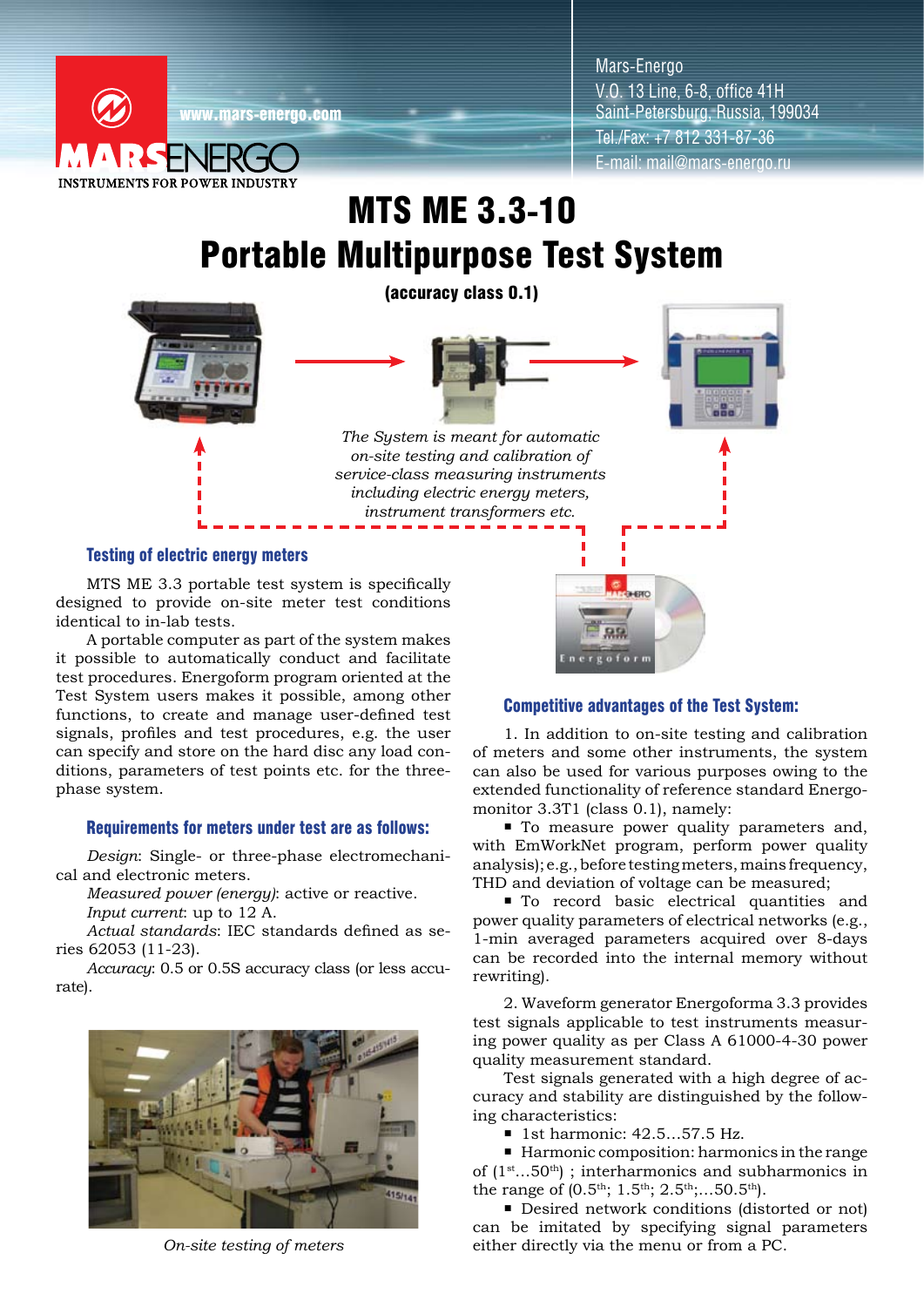

# Three-phase reference meter; power quality and network analyzer Energomonitor 3.3T1

# Functionality and options



of single-/three-phase<br>meters and other<br>instruments (0.5<br>or 0.5S class) with: **Testing and calibration of single-/three-phase meters and other instruments (0.5 or 0.5S class) with:**





*CTB (Block of Current Transformers 0.5;1; 5; 50 A)*

*SH-I, SH-E (scanning heads for reading pulses from discs or LEDs)*



*Phantom Power Source Energoforma 3.3 "EmWorkNet" SW "Oscilloscope" SW*

Current clamps:



10, 100 A 1000 A



(high-precision)



ME FLEX

1000 A 30/300/3000 A





**Measurements** 

Measured values

- *• Voltage and current*:
	- \* RMS of phase and phase-to-phase voltages and currents,
	- \* RMS of 1st voltage and current harmonics,
	- \* Average-rectified values of phase voltages and currents,
	- \* Average (DC component) values of phase voltages;
- *• Energy*;
- *• Frequency*;
- *• Phase angles* (display of current and voltage vectors);
- *• Current and voltage harmonics* from 1st to 40th;
- *• Harmonic powers and phase angles between harmonics*;
- Waveforms (phase voltages and currents);
- *• Power*:
	- \* Each phase and total values of active, reactive and apparent power,
	- \* Power factor and tg φ.

# Testing of meters

EM 3.3T1 provides for performance and accuracy testing of electric energy meters (class 0.5 and 0.5S or less accurate). Test results acquired from up to 200 meters (up to 10 measurements per test) can be kept in the internal memory. With EmWorkNet, test results are loaded to a PC for viewing and managing. Test reports are generated automatically.



- Logging of averaged values

| Averaging<br>period | Continuous<br>logging | <b>Parameters</b>                 |
|---------------------|-----------------------|-----------------------------------|
| 3 s                 | 9.5h                  | $U$ I P Q S PF $\varphi$ f, THDu; |
| min                 | 8 days                | THDi; Ku(n); Ki(n); negative      |
| $30 \text{ min}$    | 7.5 months            | and zero sequence ratios          |

- Logging of instantaneous values (like in an oscilloscope) that are captured with 78 µs intervals (3 phase voltages and three phase currents). Time of continuous logging is 9 minutes.





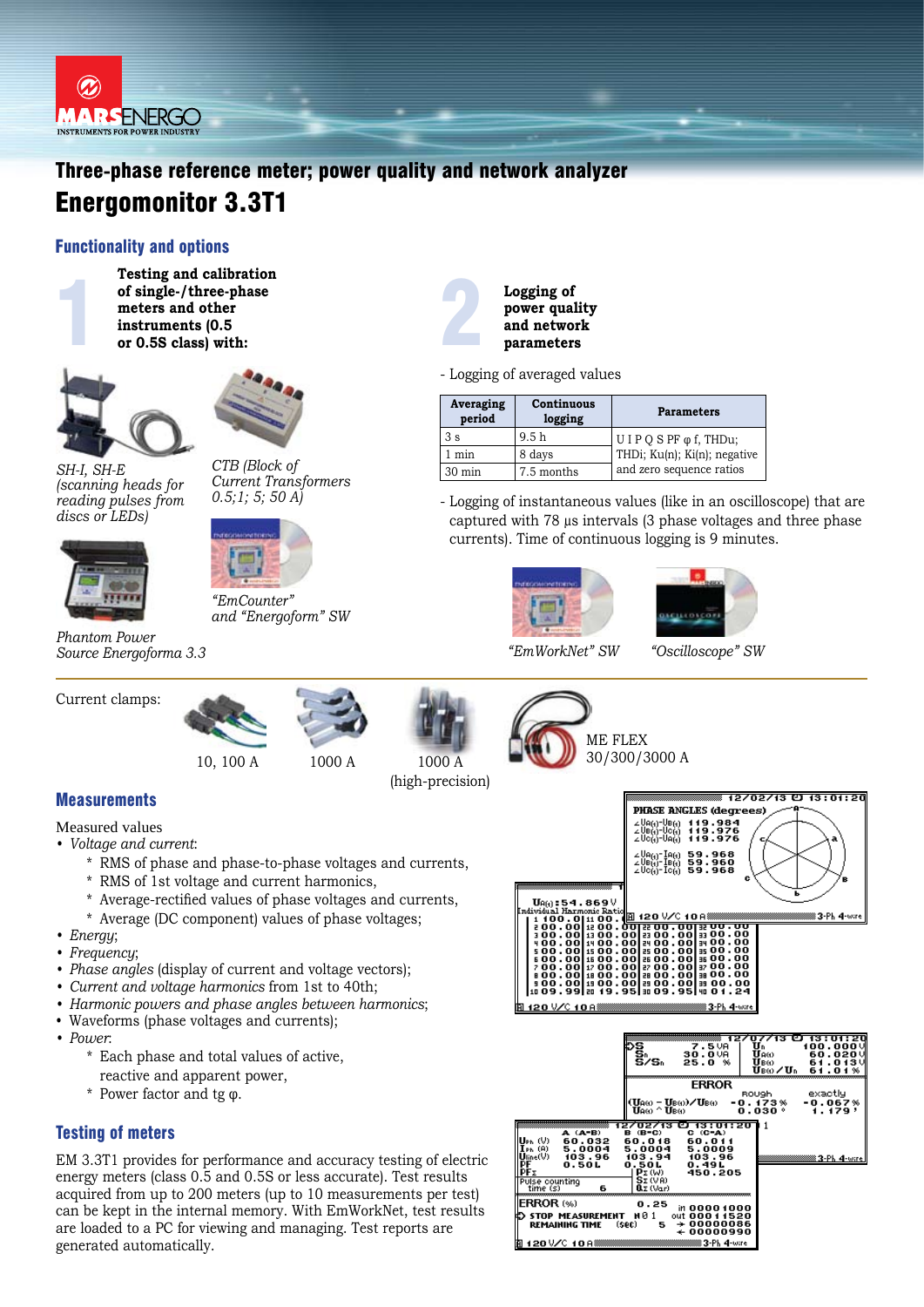# Energomonitor 3.3T1

# Metrological data

|                                                                                       |                                                               | Limits of permissible fundamental error                       |                                              |  |
|---------------------------------------------------------------------------------------|---------------------------------------------------------------|---------------------------------------------------------------|----------------------------------------------|--|
| <b>Measured values</b>                                                                | <b>Measurement ranges</b>                                     | with Current Transformers<br><b>Block (CTB)</b>               | with High Precision<br><b>Current Clamps</b> |  |
| RMS of AC voltage (U)                                                                 | 1 to 360 V                                                    | $0.1\%$ <sup>1</sup>                                          |                                              |  |
|                                                                                       | $(UN = 60; 120; 240 V)$                                       |                                                               |                                              |  |
|                                                                                       | $5 \text{ mA}$ to 60 A                                        | $0.1 \%$ <sup>2</sup>                                         |                                              |  |
|                                                                                       | (CTB: $I_{N} = 0.5$ ; 5; 50 A)                                |                                                               |                                              |  |
| RMS of AC current (I)                                                                 | $50 \text{ mA}$ to $4500 \text{ A}$                           |                                                               |                                              |  |
|                                                                                       | (Clamps: $I_{N} = 10$ ; 100; 1000;                            |                                                               | $0.5\%$ <sup>3</sup>                         |  |
|                                                                                       | 300; 3000 A)                                                  |                                                               |                                              |  |
| Phase angle between 1st harmonics of phase voltages                                   | $0^\circ$ to 360 $^\circ$                                     | Absolute: $0.1^\circ$                                         |                                              |  |
| Phase angle between 1st voltage and 1st current                                       | $0^\circ$ to 360 $^\circ$                                     | Absolute                                                      |                                              |  |
| harmonics in the same phase                                                           |                                                               | $0.2^\circ$                                                   | $0.5^\circ$                                  |  |
|                                                                                       | $0.01 U_{N}$ to $1.5 U_{N}$ , $PF = 1$                        | Relative                                                      |                                              |  |
| Active power $(P)$ , W                                                                | $0.1I_{\rm N} \leq I < 1.5I_{\rm N}$                          | 0.1%                                                          | 0.5%                                         |  |
|                                                                                       | $0.01I_{\rm N} \leq I < 0.1I_{\rm N}$                         | 0.2%                                                          |                                              |  |
|                                                                                       | $0.05I_{\rm N}U_{\rm N}$ to $1.5I_{\rm N} \cdot 1.2U_{\rm N}$ | Relative                                                      |                                              |  |
| Reactive power $(Q)$ , Var                                                            | $\frac{PF_R = 1}{PF_R = 0.45L0-0.45C}$                        | 0.3%                                                          | 1.0%                                         |  |
|                                                                                       |                                                               | 0.5%                                                          | 2.0%                                         |  |
| Power Factor                                                                          | $-1.0$ to $+1.0$                                              | Absolute                                                      |                                              |  |
|                                                                                       |                                                               | 0.02                                                          | 0.05                                         |  |
| AC frequency                                                                          | 45 to 70 Hz                                                   | Absolute: 0.01 %                                              |                                              |  |
| Negative and zero sequence voltage ratios, %                                          | 0 to 50 %                                                     | Absolute: 0.2                                                 |                                              |  |
| Total Harmonic Distortion of voltage THD <sub>11</sub> and                            | 0 to 49.9 %                                                   | Absolute: 0.05 % (THD <sub>11</sub> ; $K_{\text{min}}$ < 1.0) |                                              |  |
| individual voltage harmonic ratios $K_{U(n)}$ ( <i>n</i> from 2 to 40)                |                                                               | Relative: 5.0 % (THD <sub>I</sub> ; $K_{U(n)} \ge 1,0$ )      |                                              |  |
| Total Harmonic Distortion of current THD, and                                         | 0 to 49.9 %                                                   | Absolute: 0.1 (THD <sub>1</sub> ; $K_{\text{L}(n)}$ < 1.0)    |                                              |  |
| individual current harmonic ratios $K_{\text{tan}}(n \text{ from } 2 \text{ to } 40)$ |                                                               | Relative: 10.0 % (THD; $\widetilde{K}_{(n)} \ge 1,0$ )        |                                              |  |
| Ratio (modular) error of current and voltage instrument                               | 1 to 100 %                                                    | Absolute: $(0.02 + 0.02 \delta )\%$                           |                                              |  |
| transformers $\delta$                                                                 |                                                               |                                                               |                                              |  |
| Angle error of current and voltage instrument                                         | $0.1'$ to $180^\circ$                                         | $(1.0 + 0.1 \Delta )'$                                        |                                              |  |
| transformers $\Delta$                                                                 |                                                               |                                                               |                                              |  |
| Duration of voltage dips and swells                                                   | from $0.02$ s                                                 | $0.02$ s                                                      |                                              |  |
| Voltage dip depth                                                                     | 10 to 100 %                                                   | <b>Relative: 10.0 %</b>                                       |                                              |  |
| Voltage swell height (over-voltage factor)                                            | 1.10 to 7.99 relative units                                   | Relative: 2,0 %                                               |                                              |  |
| Flicker short-term perceptibility                                                     | $0.25$ to $10$                                                | 5.0 % ( $\Delta U/U \leq 20$ %)                               |                                              |  |

 $1 \pm [0.1 + 0.01((U_N/U) - 1)]$  %<br> $2 \pm [0.1 + 0.01((I_N/D - 1))]$  %  $\frac{12 \pm [0.1 + 0.01((I_N/I) - 1)] \frac{100}{10}}{1 + 10.5 + 0.05((I_N/I) - 1)] \frac{100}{10}}$  $A^{3} \pm [0.5 + 0.05((I_{N}/I) - 1)]$  %<br>  $A^{4} \pm [0.25 + 0.02((P_{N}/P) - 1)]$  %<br>  $B^{5} \pm [1.0 + 0.1((P_{N}/P) - 1)]$  %

#### **Pulse input and output**

| <b>Parameter</b> | Input                              | Output                                                           |
|------------------|------------------------------------|------------------------------------------------------------------|
| Level            | 515 V                              | 5 V                                                              |
| Max. frequency   | 36 kHz                             | 18 kHz                                                           |
| Pulse duration   | $>10 \text{ }\mu\text{s}$          | $10 \pm 2 \,\mu s$                                               |
| Constant         | 1999 999 999 pulses/(kW $\cdot$ h) | $C = 14\,400\,000/(I_{\rm M} \cdot U_{\rm M})$ pls/(W $\cdot$ h) |

# Technical data

| Mains supply                                                                | $100264$ V.<br>$(50 \pm 5)$ Hz |
|-----------------------------------------------------------------------------|--------------------------------|
| Power consumption from mains                                                | 20 VA, or less                 |
| Consumed DC power (12 V from Power Adaptor or<br>Rechargeable Power Supply) | 8 VA, or less                  |
| Time of operation when powered from Rechargeable<br>Power Supply            | minimum 2 h                    |
| Safety requirements per IEC 61010-1                                         |                                |
| Ingress protection rating                                                   | IP 40                          |
| Category of measurements                                                    | II or III                      |
| Electric shock protection                                                   | Double<br>insulation           |

| Overall dimensions                    | Maximum                       |  |
|---------------------------------------|-------------------------------|--|
| $(Length \times Width \times Height)$ | $250 \times 280 \times 80$ mm |  |
| Weight                                | $2.0$ kg, or less             |  |
| Operating conditions                  |                               |  |
| Ambient temperature                   | $-20$ to 55 °C                |  |
| Relative humidity                     | up to 90 % at 30 $^{\circ}$ C |  |
| Atmospheric pressure                  | 70–106.7 kPa (537–800 mm Hg)  |  |